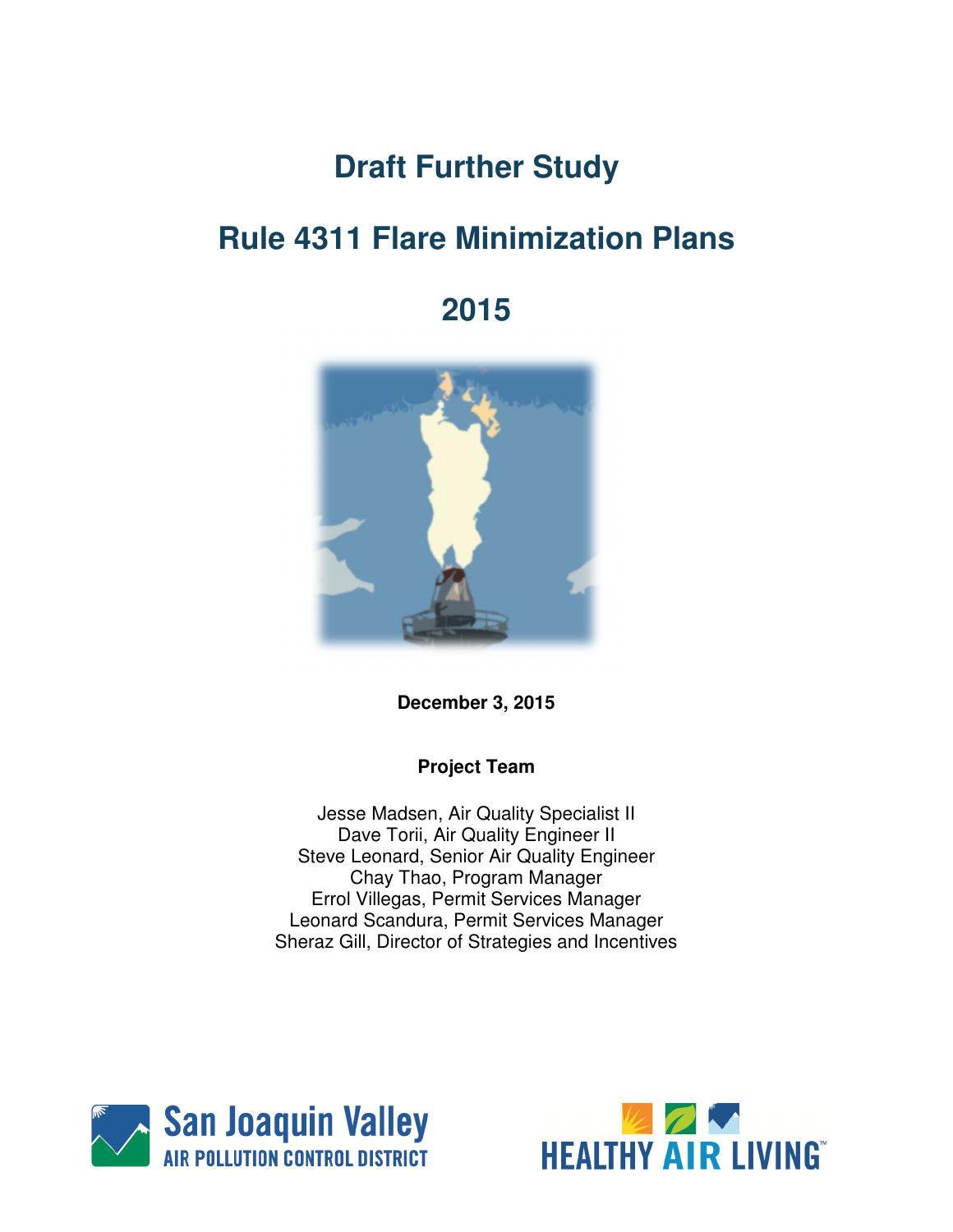# **Table of Contents**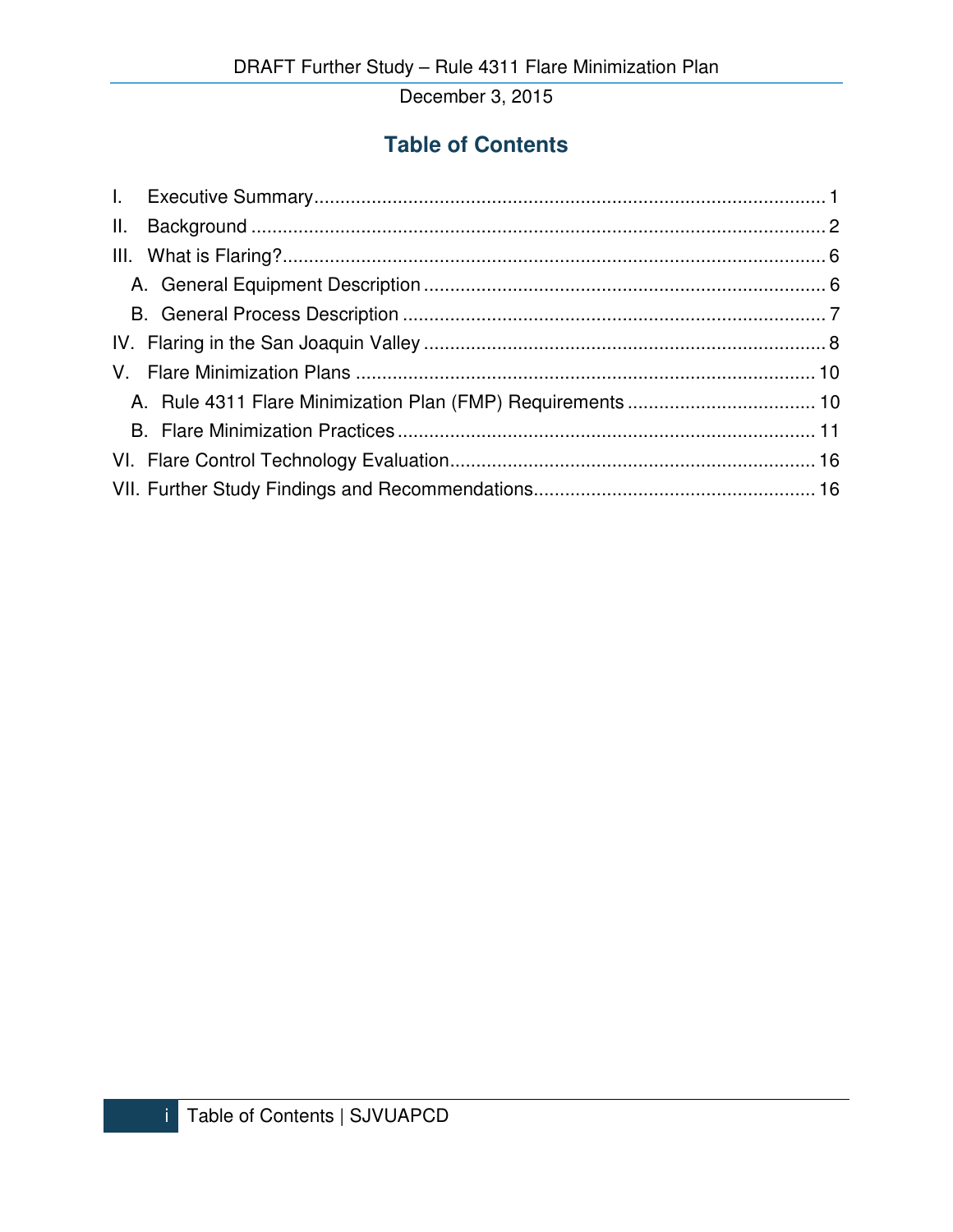# **I. EXECUTIVE SUMMARY**

The San Joaquin Valley air basin (Valley) faces unique and unprecedented air quality challenges in attaining the federal air quality standards (also called National Ambient Air Quality Standards, or NAAQS). The San Joaquin Valley Air Pollution Control District (District) must explore all available emission reduction opportunities in order to demonstrate attainment for multiple federal ozone and PM2.5 standards in the coming years. In an effort to leave no stone unturned, in its 2015 Plan for the 1997 PM2.5 Standard (2015 PM2.5 Plan), the District committed to a further study to review submitted Flare Minimization Plans (FMPs) under District Rule 4311 (Flares) and identify the most effective flare minimization practices utilized by operators. As a result of this comprehensive study the District offers the following findings and recommendations:

#### **1. The District identified minimization practices currently performed at facilities that have the potential to be applied to other facilities.**

- **a. The District recommends conducting a thorough evaluation of the most effective flare minimization practices included in approved FMPs and requiring the implementation of these practices where technologically achievable and economically feasible**. Even though operators of flares in the Valley have already taken extensive measures to reduce flaring, through this study the District has identified effective minimization practices currently performed at some facilities that could be employed at other facilities to further reduce flaring. To further evaluate opportunities for emission reductions from flaring, the District will perform an exhaustive evaluation of these flare minimization practices in its upcoming 2016 ozone and PM2.5 attainment plans and propose potential rule amendments requiring the use of these practices where technologically achievable and economically feasible.
- **b. The District recommends exploring options to further promote the implementation of the most effective flare minimization practices during the FMP submittal and review process.** Under Rule 4311, FMPs are required to be submitted and approved for existing, new, and modified flaring systems. For existing systems, an updated FMP is required to be submitted and approved every five years. Working with operators to identify potential flare minimization practices during the FMP review process provides operators the opportunity to incorporate feasible flare minimization practices when new and modified systems are proposed and during the ongoing review of FMPs.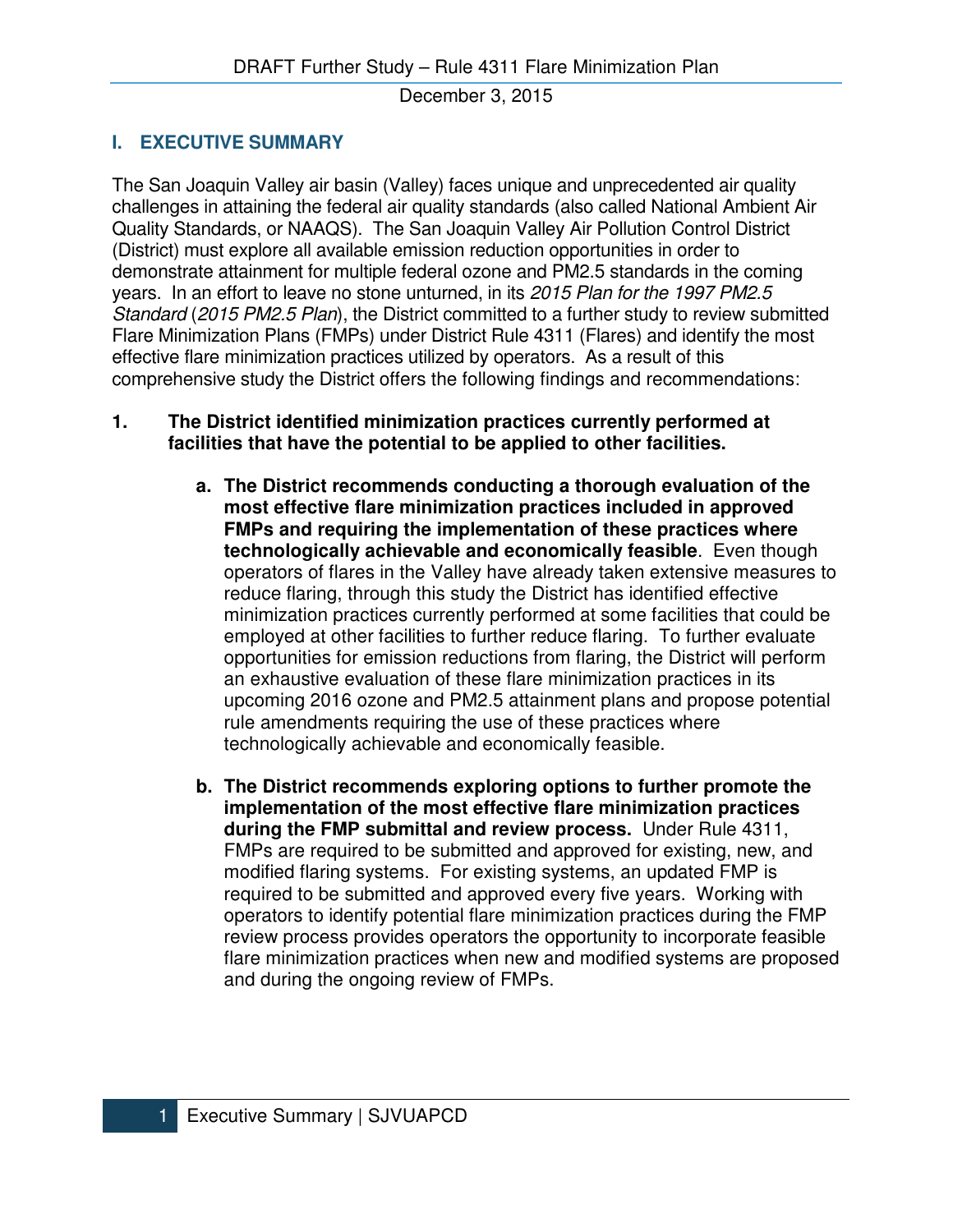**2. Ultra low NOx technologies with the potential to further reduce emissions from flaring have recently become available. The District recommends conducting a thorough evaluation of new ultra low NOx control technologies for flaring and requiring the implementation of these technologies where technologically achievable and economically feasible.**  Through this further study, the District has identified new low NOx control technologies that may serve as suitable options for further reducing NOx emissions from flaring in the San Joaquin Valley. To further evaluate opportunities for emission reductions from flaring, the District will perform an exhaustive evaluation of NOx emission reduction control technologies in its upcoming 2016 ozone and PM2.5 attainment plans and propose potential rule amendments requiring the use of these technologies where technologically achievable and economically feasible.

# **II. BACKGROUND**

 $\overline{a}$ 

The development of the District's 2012 PM2.5 Plan involved extensive research and analyses of technologies for potential opportunities to further reduce emissions of particulate matter (PM) and oxides of nitrogen (NOx), which is a predominant pollutant in the formation of fine particulate matter (particulate matter that is 2.5 microns or less in diameter, or PM2.5) and ozone. Although the results of the analyses for this plan did not indicate that regulatory action to further reduce flaring emissions would accelerate PM2.5 attainment, the District committed to continue evaluating flares through a further study measure. Furthermore, the District also committed to this further study in the District's 2013 Plan for the Revoked 1-Hour Ozone Standard.

To satisfy these commitments, the District completed and published the Rule 4311 (Flares) Further Study report on September 16, 2014 (2014 Study).<sup>1</sup> In that study, District staff reviewed the submitted Flare Minimization Plans, Annual Monitoring Report data, Reportable Flaring Event data, and new NSPS requirements to identify and evaluate potential opportunities to further reduce emissions from flaring. In addition to the review committed in the plans, the District also reviewed the flare emission inventory in the Valley and analogous rules in other air districts in California. As a result of that extensive effort, the District made the following findings:

**1. Flare Emissions Comprise a Small Percentage of the Overall NOx Emissions in the Valley** 

A review of the flare emission inventory indicates that emissions from all flares operating in the Valley, regardless of permit status and requirements,

<sup>&</sup>lt;sup>1</sup> SJVAPCD. (2014) Rule 4311 (Flares) Further Study 2014. Retrieved from http://www.valleyair.org/Air\_Quality\_Plans/docs/R4311.pdf.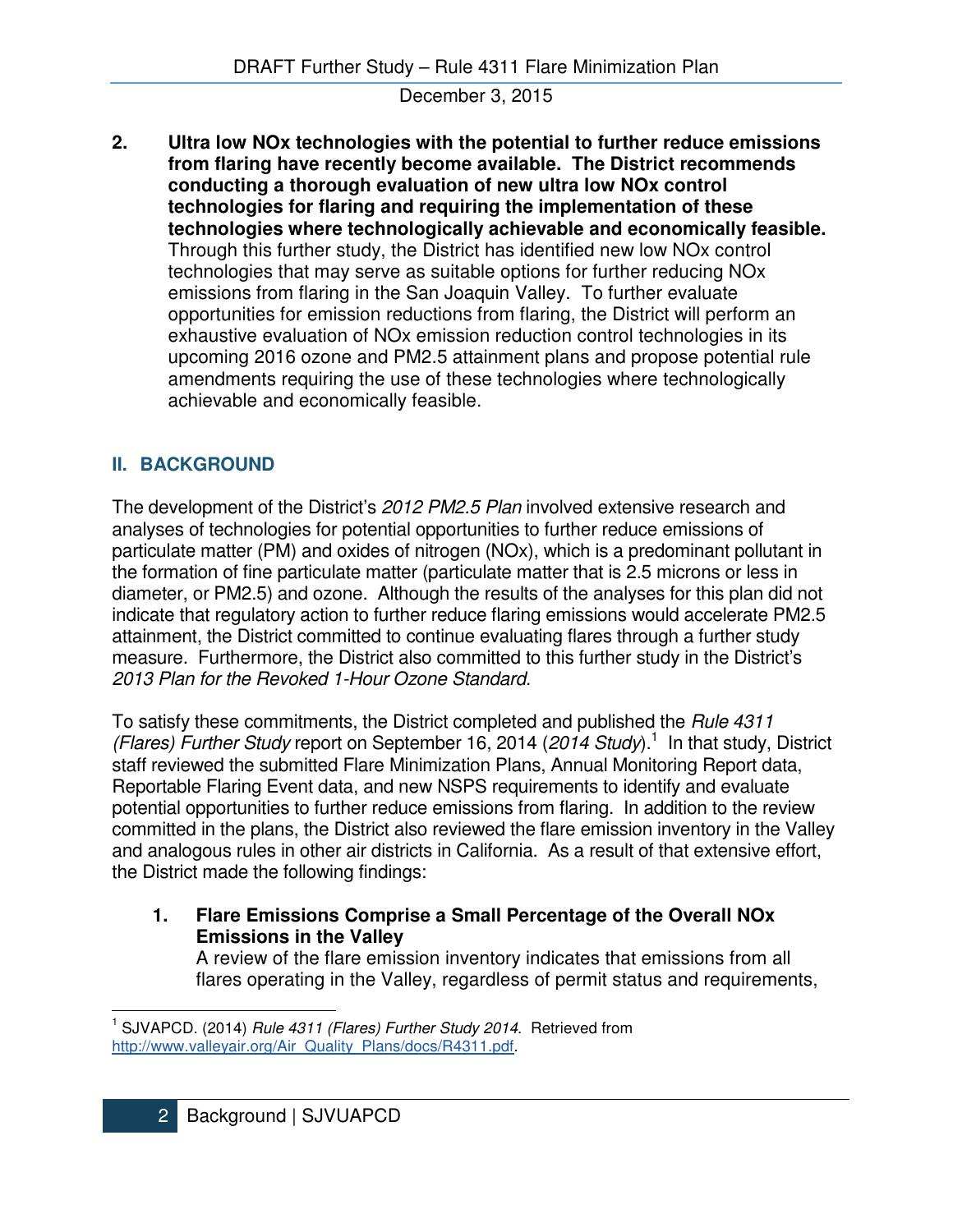contributed to 0.14% of the total annual NOx emitted from all Valley stationary and area sources in 2012. This is in part because these control devices are primarily engineered for emergency operation during process upsets and emergency situations and achieve 98% destruction efficiency when operated properly.<sup>2</sup>

# **2. Rule 4311 is as Stringent as Other Air Districts' Rules**

District analysis confirmed that Rule 4311 is as stringent as similar rules in South Coast Air Quality Management District (SCAQMD), Bay Area Air Quality Management District (BAAQMD), Ventura County Air Pollution Control District (VCAPCD), and Santa Barbara County Air Pollution Control District (SBCAPCD). Those analogous rules have some minor differences in requirements, due to the differences in types of facilities and sizes of flares, which would not result in additional emission reductions if implemented in the Valley. Furthermore, Rule 4311 has been confirmed by EPA in its most recent approval of amendments to the rule as satisfying Reasonable Available Control Technology (RACT) requirements.

**3. Flare Minimization Plans Contain Effective Measures to Reduce Flaring**  In the Valley, 95 flares are either operated at petroleum refineries or have large enough flaring capacities to trigger the FMP requirements of Rule 4311. These flares are operated in multiple industries, including the oil and gas industry, wastewater treatment, and wine and cheese production. Operators with FMPs are including feasible measures in the FMPs and actively taking steps to reduce flaring at their facilities.

# **4. Annual Monitoring Reports Assist with Enforceability**

Flares are subject to annual monitoring report requirements if the flare is subject to flare minimization plan requirements and can produce a reportable flaring event. Many Valley operators of flares are proactive in reducing flaring emissions by including Specific Limiting Conditions (SLCs) to their permits that limit the amount of flaring possible by their flare; consequently many of the 95 flares subject to FMP requirements are not required to submit annual monitoring reports. Annual monitoring reports are submitted from a variety of industries including, but not limited to, oil and gas production, wastewater treatment, and wine and cheese making. The annual monitoring reports add an important layer of enforceability to Rule 4311 by providing inspectors with verifiable data to ensure that larger sources of flaring are compliant.

 $\overline{a}$ 

<sup>&</sup>lt;sup>2</sup> U.S. EPA Office of Air Quality Planning and Standards, "Parameters for Properly Designed and Operated Flares". 2012. Retrieved from http://www.epa.gov/ttn/atw/flare/2012flaretechreport.pdf.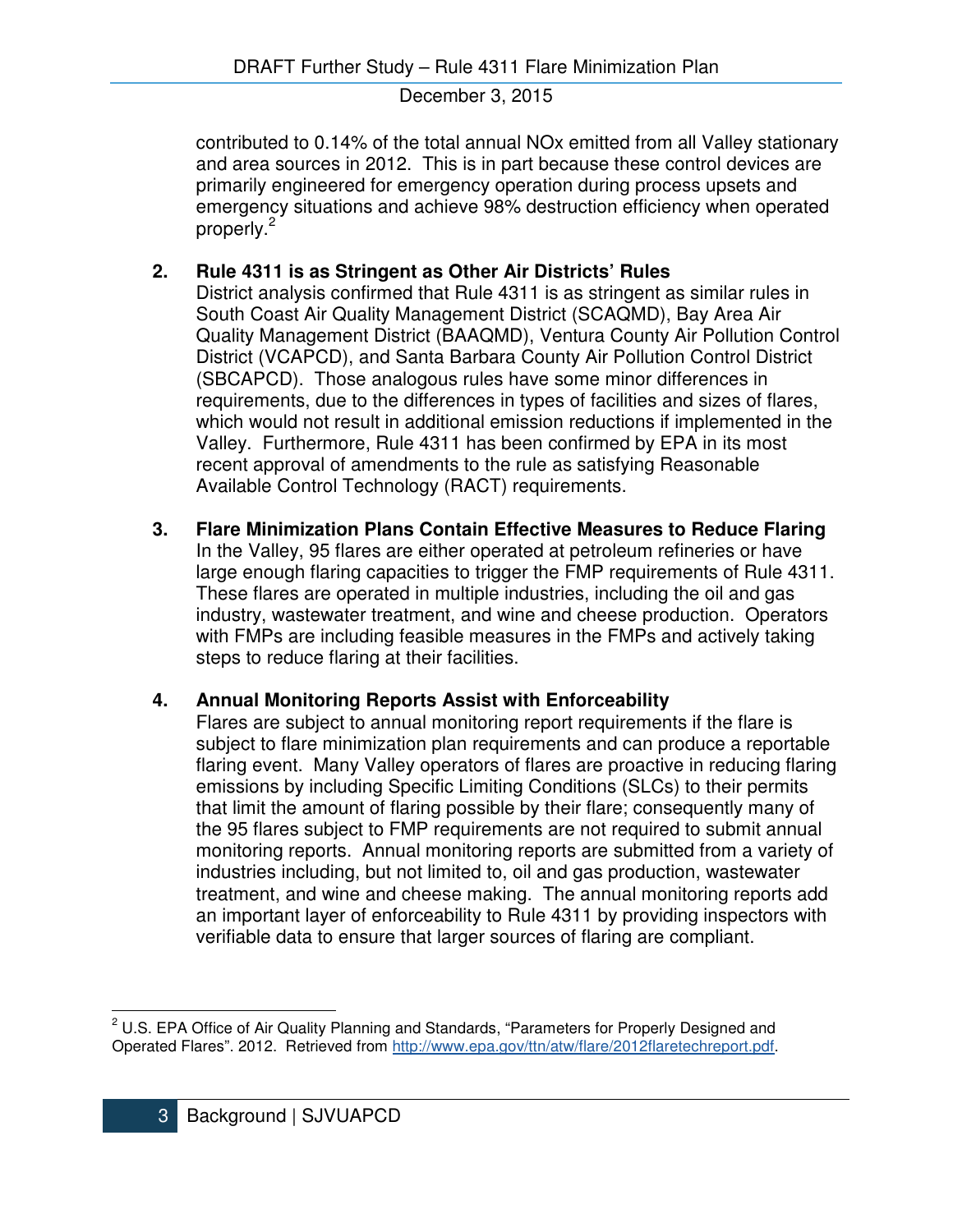# **5. Reportable Flaring Events are Non-repeating**

A flaring event is considered a "Reportable Flaring Event" if, during a 24-hour period, more than 500,000 standard cubic feet (scf) of vent gas is flared or sulfur oxide emissions are greater than 500 pounds. Of the 235 flares in the Valley, 21 experienced reportable flaring events in the 2011-2012 reporting period. Most of these reportable flaring events were planned flaring events and were due to new equipment installations—some of which were new air pollution control devices—and repair or maintenance at the facilities. Since most of the events were due to equipment installation or repair, they are not likely to occur again in the near future. Of the gas flared, only 20% was salable quality.

# **6. Flared Gas Occurs Under Abnormal Conditions**

To provide a more in-depth look at different flaring scenarios in the Valley the District performed case studies of flaring events at a light-oil production facility and a wastewater treatment plant (WWTP). Both facilities experienced abnormally high flaring activities over periods of several months.

The by-product of light-oil production, generally referred to as off-gas, is a high quality gas; therefore, these facilities normally sell as much of the off-gas as possible. However, in this aberrant instance, the light-oil production facility discussed in the case study was unable to sell the gas during the 2012-2013 reporting period because the sales transmission pipeline was offline for repairs. The facility had no other feasible options to flaring.

Wastewater treatment plants produce waste gas that has a far lower heating value than the off-gas from oil production facilities and requires more extensive treatment prior to use; it is therefore not considered to be salable. In the WWTP case study, the flare gas produced by the facility is normally sent as a supplemental fuel to onsite equipment used to produce electricity and generate heat for some of the treatment processes. However, during the 2011-2012 reporting period, the waste gases could not be sent to the equipment because additional air pollution control devices were being installed.

As seen from the case studies, gas is typically flared only under abnormal conditions. Most facilities actively avoid flaring because these control devices only operate during process upsets and emergency situations.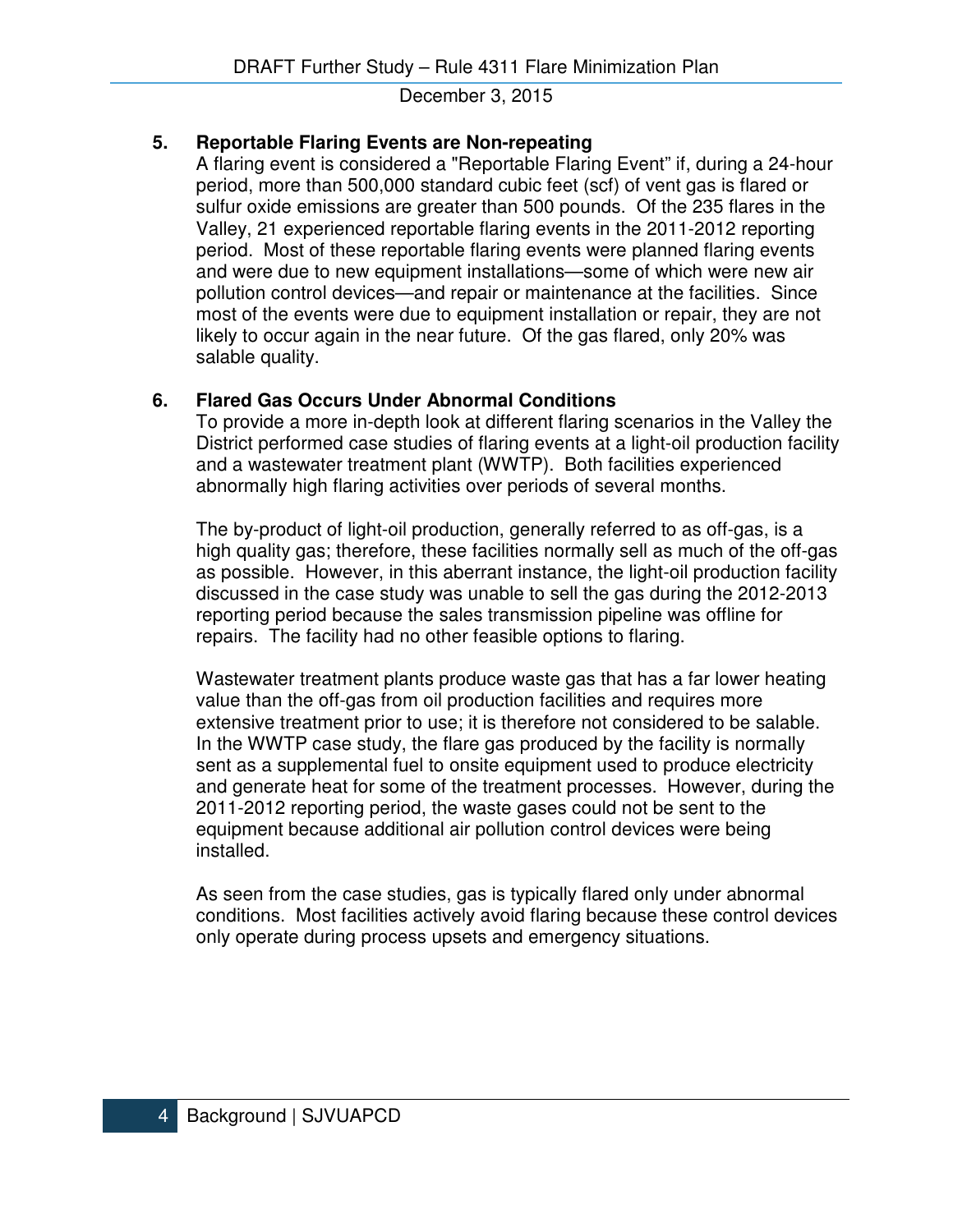#### **7. Rule 4311 Requirements are more stringent than Federal NSPS Requirements**

The 2012 promulgated NSPS requirements in 40 CFR 60 subparts Ja and OOOO do not implement requirements that are more stringent than those already implemented in District Rule 4311. Therefore, Rule 4311 satisfies the requirements of these NSPS requirements.

In the 2014 Study, the District concluded that operators of flares in the Valley were subject to the most stringent emission requirements and were proactively implementing alternatives and committing to activities that reduce flaring. Based on that conclusion, the District recommended no rulemaking action for Rule 4311 at that time.

On April 16, 2015, the District's Governing Board adopted the 2015 Plan for the 1997 PM2.5 Standard (2015 PM2.5 Plan)<sup>3</sup>. As demonstrated in the District's 2015 PM2.5 Plan, Rule 4311 already meets the Environmental Protection Agency's (EPA) Best Available Control Measures (BACM) and Most Stringent Measure (MSM) requirements. In fact, EPA approved Rule 4311 as satisfying all applicable federal requirements on November 3, 2011.<sup>4</sup> However, due to the need to demonstrate attainment for multiple federal ozone and PM2.5 standards in the coming years and the need to search for all available emissions reductions, the District committed to undertaking a comprehensive review of FMPs submitted under Rule 4311, publish a draft report for public review and commenting by December 1, 2015, and finalize the report by March 31, 2016 after receiving input from flare operators and addressing public comments. This further study includes the following elements:

- 1. Review submitted FMPs to identify the most effective flare minimization practices utilized by operators to reduce flaring in various source categories and applications. Upon completion of review, work closely with affected operators to evaluate and implement, when feasible, the most effective flare minimization practices through the FMP submittal and approval process under Rule 4311.
- 2. Evaluate the technological achievability and economic feasibility of implementing new/additional minimization practices or technologies at affected facilities.

l

 $^3$  SJVAPCD. (2015). 2015 Plan for the 1997 PM2.5 Standard. Retrieved from http://www.valleyair.org/Air\_Quality\_Plans/PM25Plans2015.htm<br><sup>4</sup> EBA\_76 Foderal Beginter 212, 69106,69107, 11/2/2011, http:// EPA. 76 Federal Register 213, 68106-68107. 11/3/2011. http://www.gpo.gov/fdsys/pkg/FR-2011-11- 03/pdf/2011-28391.pdf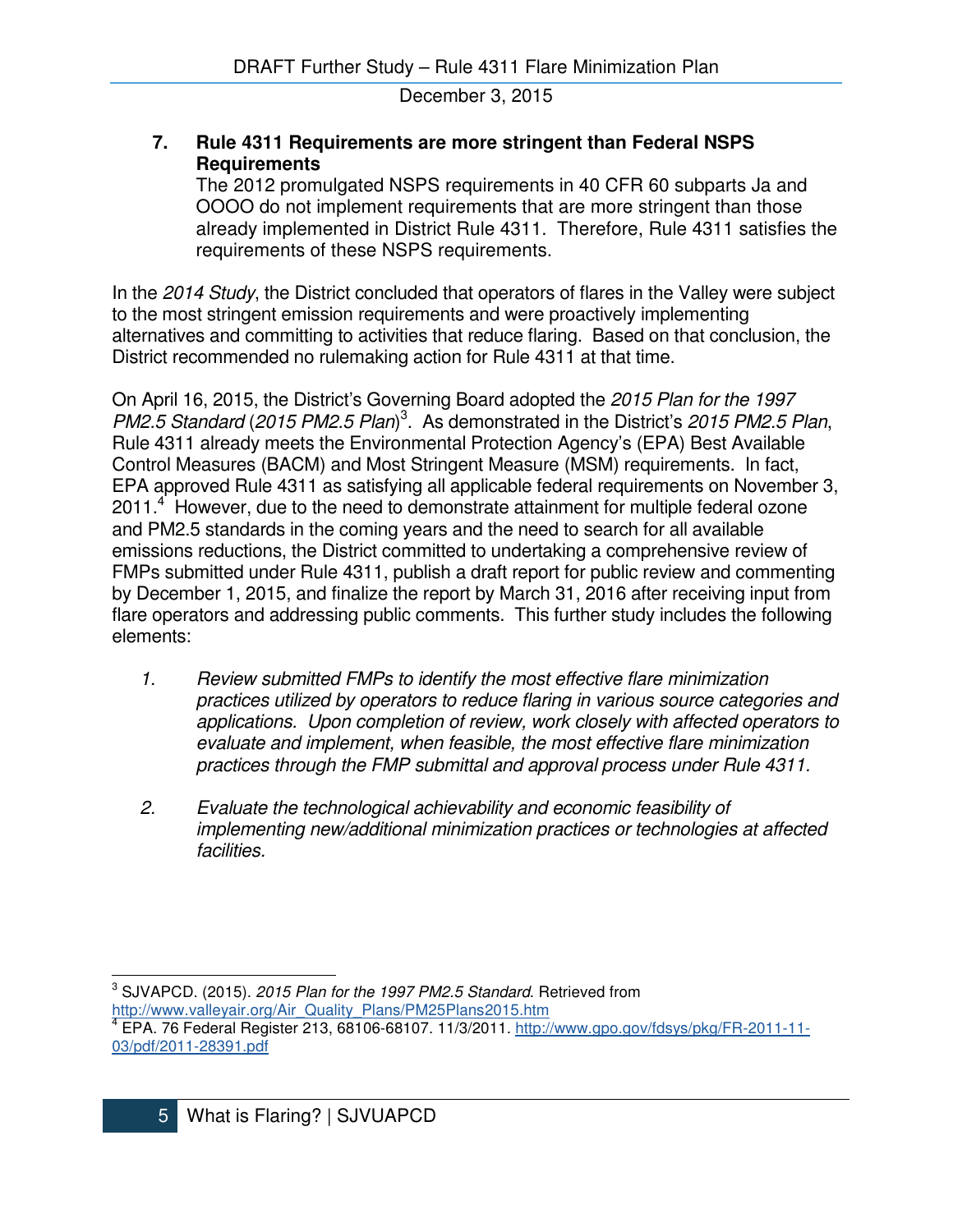#### **III. WHAT IS FLARING?**

Flares serve two basic functions: 1) as an emission control device for VOC emissions, and/or 2) as a safety device during unforeseeable and unpreventable emergency situations. Any unreasonable restrictions on flaring could potentially result in catastrophic consequences which may lead to explosions resulting in loss of property, injury and potentially loss of human life.

Flaring is a high temperature oxidation process used to burn mostly hydrocarbons of waste gases from industrial operations, with a destruction efficiency of 98 percent or greater. During combustion, gaseous hydrocarbons react with atmospheric oxygen to form carbon dioxide (CO2) and water. Flares used for emergency situations generally have large flaring capacities to enable them to handle large volumes of gas. Emergency situations, as defined in District Rule 4311, include any situation or condition arising from a sudden and reasonably unforeseeable and unpreventable event beyond the control of the operator and requiring immediate corrective action to restore safe operation at the facility or site. Examples of emergency events include, but are not limited to, equipment failure, natural disasters, external power curtailment, and acts of terrorism. Operators consider feasible alternatives to flaring because it is generally costly, and therefore avoided when possible.

# **A. General Equipment Description**

There are two general types of flares: elevated and ground flares. Flares are further categorized by the height of the flare tip, and by the method of enhancing combustion by mixing at the flare tip (i.e., steam-assisted, air-assisted, pressure-assisted, or nonassisted).

Elevated flares are more common in the Valley and have larger capacities than ground flares. In an elevated flare, a waste gas stream is fed through a stack and is combusted near the tip of the stack. An elevated flare consists of five components: a gas collection header (to collect gases from various process units); a proprietary seal; a water seal, or purge gas supply (to prevent flash back); a single or multiple-burner unit in the flare stack; and gas pilots and an igniter. Figure 1, below, depicts a typical configuration for a steam-assisted elevated flare.

Ground flares, which are not typically found in the Valley, vary in complexity and can consist of either conventional flare burners discharging horizontally with no enclosures or multiple burners in refractory-lined steel enclosures.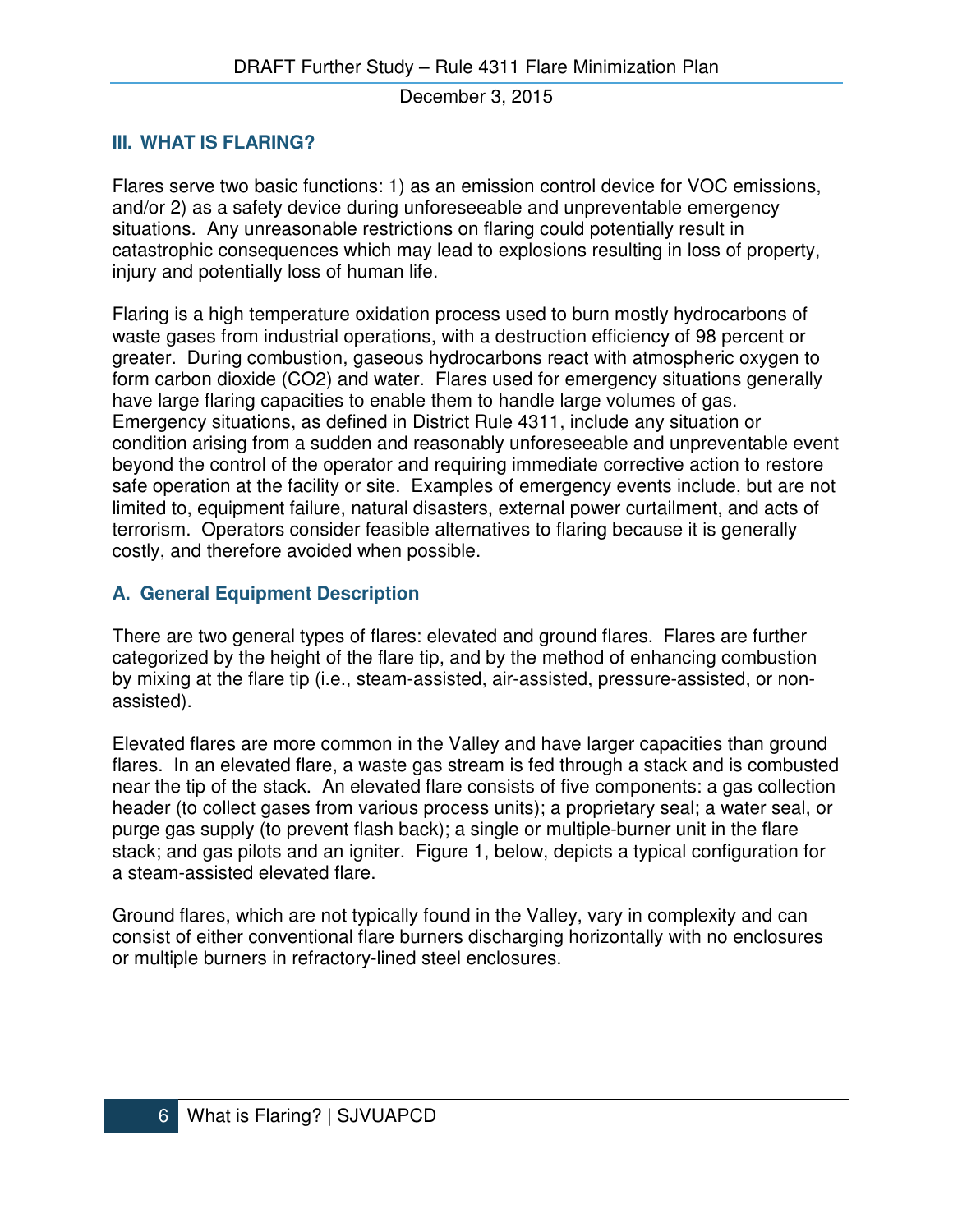

# **B. General Process Description**

Complete combustion requires proper mixing of air and gas. Smoking may result from incomplete combustion, depending upon the flare gas components and the quantity and distribution of combustion air. Gases containing methane, hydrogen, CO, and ammonia usually burn without smoke, while gases containing heavy hydrocarbons may cause smoke.

The tendency of a fuel to smoke or make soot is influenced by fuel characteristics and by the amount and distribution of oxygen in the combustion zone. Fuel characteristics include the carbon-to-hydrogen ratio and the molecular structure of the gases to be burned. Soot is eliminated by adding steam or air; hence, most industrial flares are steam-assisted and some are air-assisted. Flare gas composition is a critical factor in determining the amount of steam necessary.

Air is supplied to the flame as primary and secondary air. Primary air is mixed with the gas before combustion. If the amount of primary air is insufficient, the gases entering

 $\overline{a}$ 

<sup>&</sup>lt;sup>5</sup> EPA. (1995). 13.5 Industrial Flares. Retrieved from http://www.epa.gov/ttnchie1/ap42/ch13/final/c13s05.pdf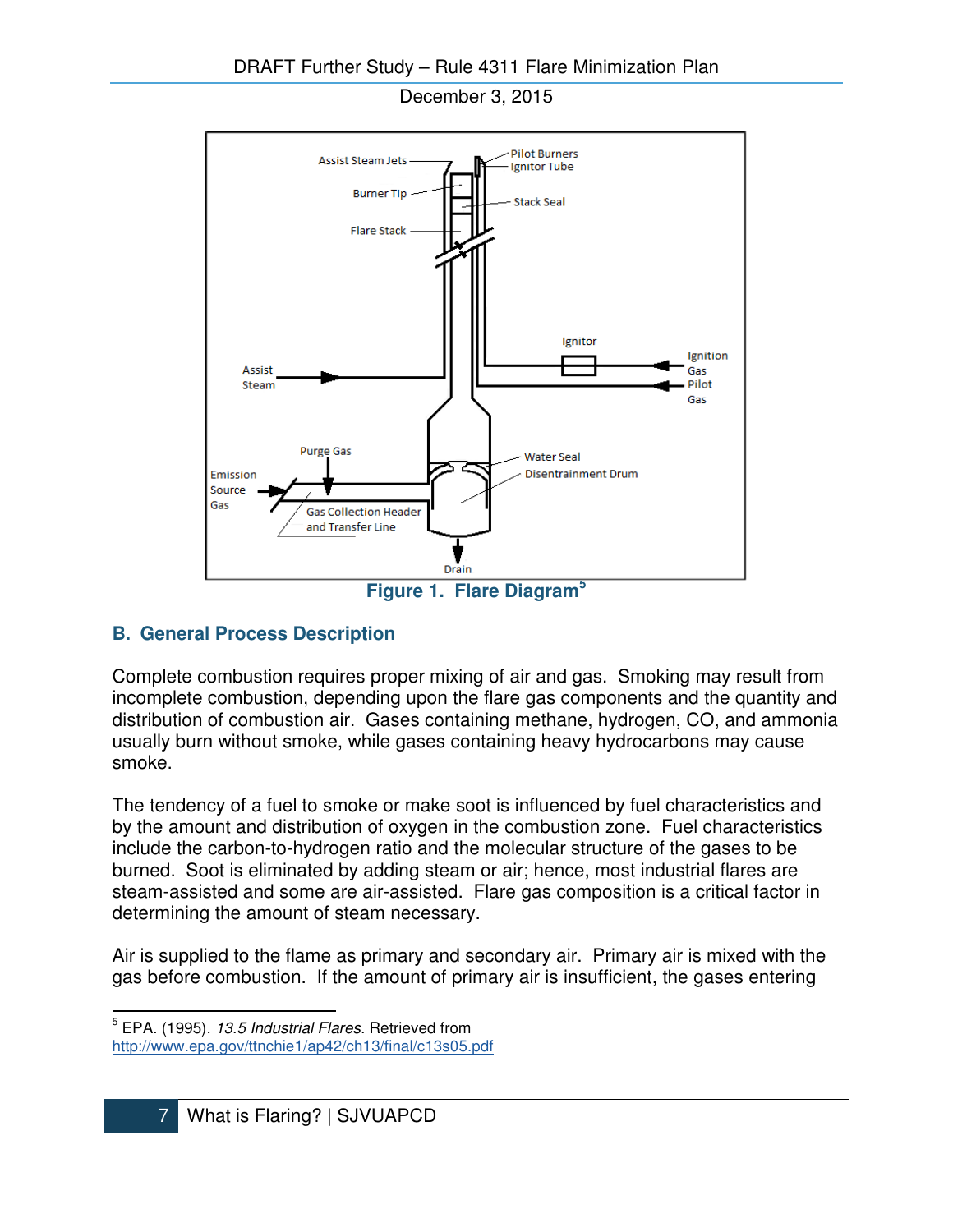the base of the flare are preheated by the combustion zone, and larger hydrocarbon molecules crack to form hydrogen, unsaturated hydrocarbons, and carbon. The carbon particles may escape further combustion and cool down to form soot or smoke.

An external momentum force, such as steam injection, is used for turbulence and efficient mixing of air and waste gas, which promotes smokeless flaring of heavy hydrocarbon waste. Other external forces may also be used, including water spray, high velocity vortex action, or natural gas. External momentum force is rarely required in ground flares.

Combustion efficiency depends on flame temperature, residence time in the combustion zone, vent gas flammability, auto ignition temperature, heating value measured in British thermal units per standard cubic feet (Btu/scf), and turbulent mixing. Through combinations of these factors, flares have a destruction efficiency of 98 percent or greater. Complete combustion converts all volatile organic compounds (VOCs) to  $CO<sub>2</sub>$ and water.

Flare gases must have a fuel value of at least 200 to 250 Btu/ft $3$  for complete combustion; otherwise another fuel must be added to achieve the required value. Flares for which supplemental fuel must be supplied are known as "fired" or "endothermic" flares. In some cases, even flaring gases with the necessary heat content will require supplemental heat to ensure complete combustion.

Flares are normally used to dispose of low volume continuous streams of gases but are designed to handle large quantities of gases associated with potential plant emergencies. As safety devices, it is necessary for flares to have high volume capacities so that they may prevent injury and loss of property during unforeseeable and unpreventable emergency situations. Emergency flaring occurs when necessary, to prevent an accident, hazard, or release of vent gas directly into the atmosphere. Emergency events may occur because of process malfunctions, relief valve leakage, power outages, and equipment breakdown. Consequently, flare gas volumes can vary from a few cubic feet per hour during regular operations up to several thousand cubic feet per hour under emergency conditions.

# **IV. FLARING IN THE SAN JOAQUIN VALLEY**

 $\overline{a}$ 

The information in this section is based on data analysis from the District's Rule 4311 (Flares) Further Study report published on September 16, 2014.<sup>6</sup>

<sup>&</sup>lt;sup>6</sup> SJVAPCD. (2014) Rule 4311 (Flares) Further Study 2014. Retrieved from http://www.valleyair.org/Air\_Quality\_Plans/docs/R4311.pdf.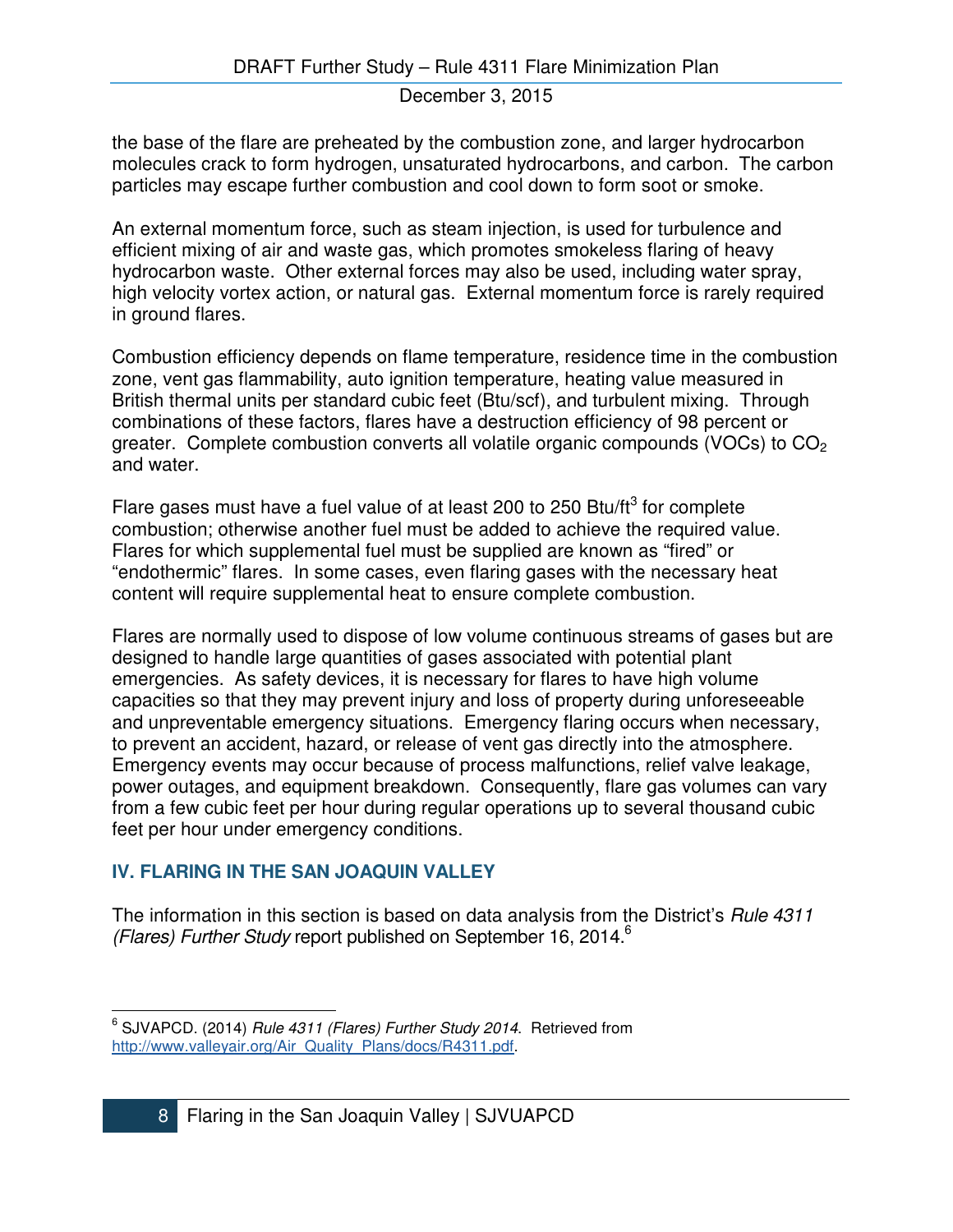There are 235 flares in the Valley subject to Rule 4311 requirements. Of those 235 flares, 126 are exempt (except for recordkeeping requirements) from District Rule 4311 because they are subject to the requirements of District Rule 4642 (Solid Waste Disposal Sites), subject to the requirements of 40 CFR 60 Subpart WWW (Standards of Performance for Municipal Waste Landfills), subject to the requirements of 40 CFR 60 Subpart Cc (Emission Guidelines and Compliance Times for Municipal Solid Waste Landfills), or are operated at stationary sources with the potential to emit for all processes of less than 10 tons per year of VOC and less than 10 tons per year of NOx. However, all new or modified flares are subject to New Source Review (NSR) requirements including Best Available Control Technology (BACT), meaning they may be required to implement even more stringent controls regardless of whether or not they are subject to the requirements of Rule 4311.

Of the 109 flares in the Valley subject to Rule 4311 requirements, 95 are subject to FMP requirements. The remaining 14 flares are not required to submit FMPs to the District because they have a flaring capacity less than 5.0 MMBtu/hr and are operated at facilities other than petroleum refineries.

Flares subject to Rule 4311 requirements in the Valley are utilized by a diverse group of industries as illustrated by Table 1 below.

| <b>Facility Type</b>                                                                                   | # of Flares |
|--------------------------------------------------------------------------------------------------------|-------------|
| Oil and Gas Production                                                                                 | 68          |
| Petroleum Refining                                                                                     | 7           |
| <b>Natural Gas Processing</b>                                                                          | 6           |
| <b>Natural Gas Transmission</b>                                                                        | 2           |
| Wastewater Treatment (Wastewater Treatment Plants, Cheese<br>Production, Wineries, Dairy, Beef Packer) | 10          |
| Miscellaneous (Correctional Facility, Flat Glass Manufacturer)                                         | 2           |
| Total                                                                                                  | 95          |

# **Table 1. Facility Types for Flares that Submitted FMPs**

The majority of the Valley flares are standby or emergency flares. Standby flares are only utilized intermittently to dispose of gas during maintenance or periods when gas is in excess of steady state gas collection system capacity, and are not used as a method of primary disposal for collected gases. Emergency flares are only used during emergency events, which include any situation or condition arising from a sudden and reasonably unforeseeable and unpreventable event beyond the control of the operator and requiring immediate corrective action to restore safe operation at the facility or site.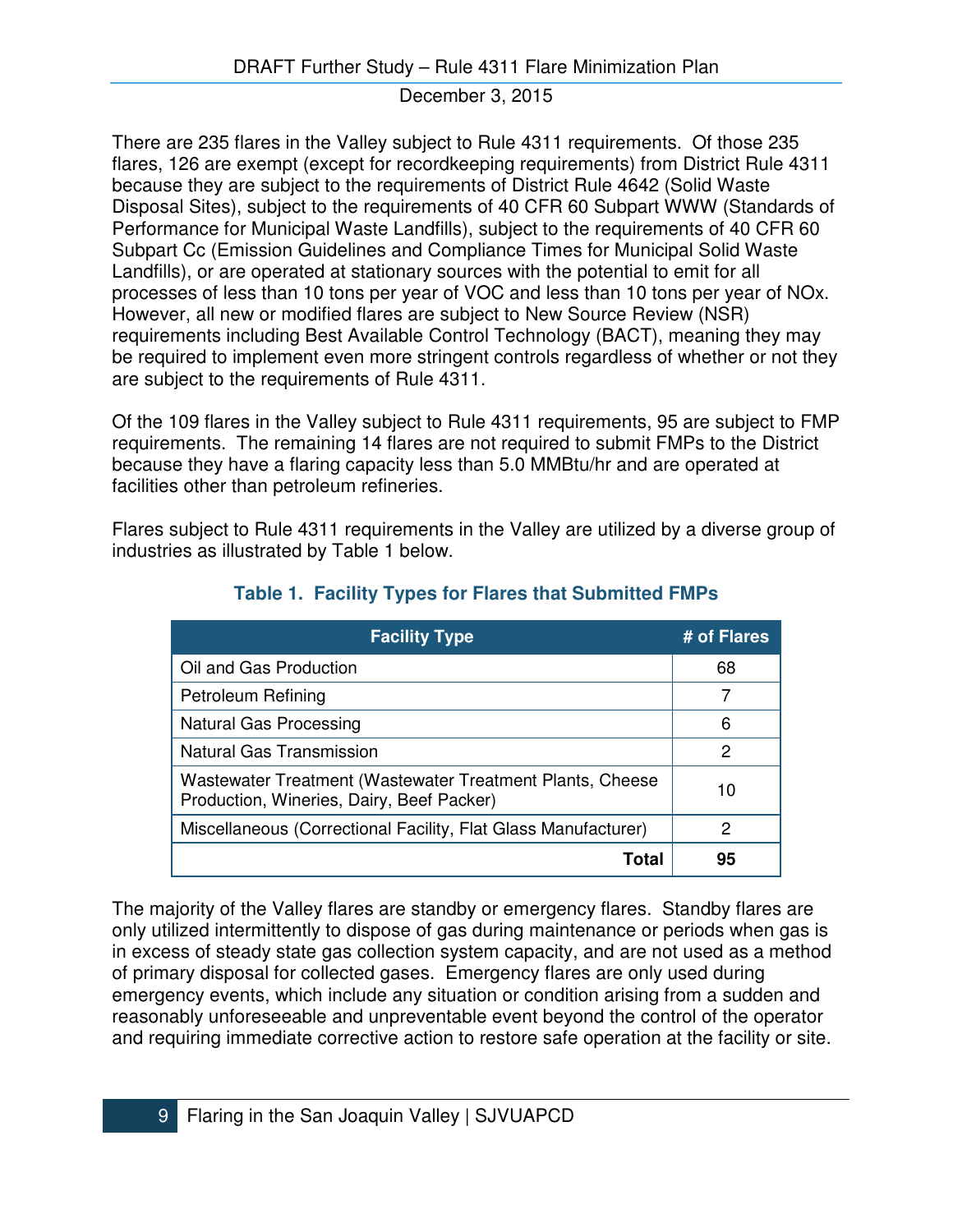Of the 95 facilities subject to FMP requirements, 92 are permitted for standby or emergency use, while only 3 are permitted as primary disposal devices.

Due to their limited use, flares are currently a small contributor to overall Valley emissions. The emissions from all 235 flares operating in the Valley contributed 0.14% of the total annual NOx and 0.17% of total annual PM2.5 emitted from all stationary, area, and mobile sources in 2012.

#### **V. FLARE MINIMIZATION PLANS**

#### **A. Rule 4311 Flare Minimization Plan (FMP) Requirements**

Sections 5.8 and 6.5 of District Rule 4311 require an FMP be submitted to and approved by the District for any petroleum refinery with a flare or any flare with a flaring capacity greater than or equal to 5.0 MMBtu/hr. The rule prohibits facilities subject to FMP requirements from flaring unless it is consistent with a District-approved FMP and all commitments in that FMP have been met. To ensure FMPs are up-to-date without undue redundancy in paperwork requirements from stakeholders, FMPs are to be updated every five years. Updates to the FMP are also required to address any new or modified equipment that requires an Authority to Construct permit and impacts emissions from the flare.

Pursuant to Section 6.5.1, FMPs submitted to the District are required to include at least the following information:

- Description and technical specifications for each flare and associated knock-out pots, surge drums, water seals and flare gas recovery systems
- Process flow diagrams of upstream equipment and process units venting to each flare, identifying the type and location of all control equipment
- Description of equipment, processes, or procedures the operator plans to install or implement to eliminate or minimize flaring, and planned date of installation or implementation
- Evaluation of prevention measures to reduce flaring that has occurred or may be expected to occur during planned major maintenance activities, including startup and shutdown
- Evaluation of preventative measures to reduce flaring that may be expected to occur due to issues of gas quantity and quality. This includes an audit of vent gas recovery capacity of each flare system, storage capacity for excess vent gas,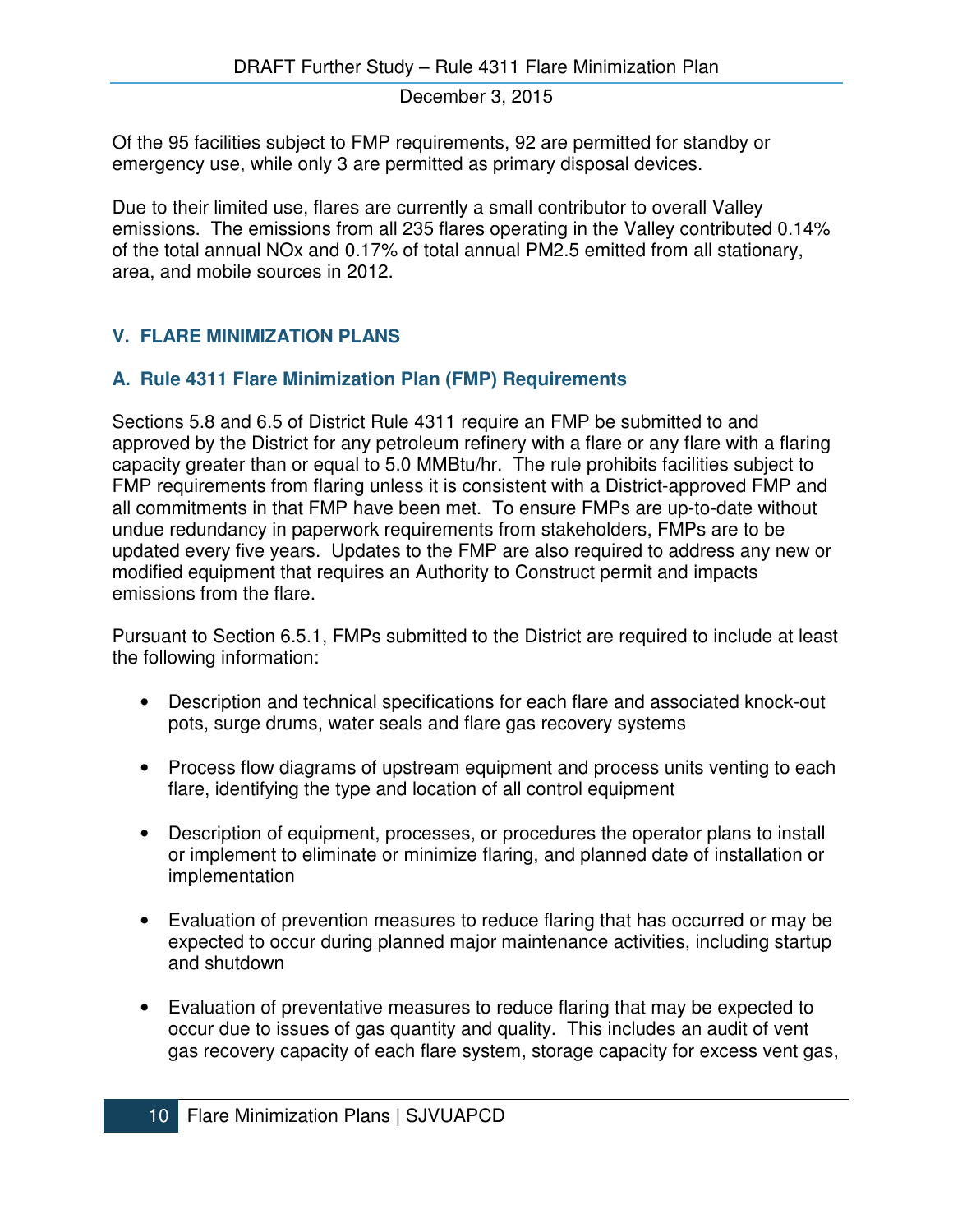and scrubbing capacity available for vent gas for use as a fuel as well as determination of the feasibility of reducing flaring through the recovery, treatment and use of the gas.

• Evaluation of preventative measures to reduce flaring caused by the recurrent failure of air pollution control equipment, process equipment, or a process to operate in a normal or usual manner. This includes determination of adequacy of existing maintenance schedules and protocols for such equipment. A failure is considered recurrent if it occurs more than twice during any five year period as a result of the same cause.

# **B. Flare Minimization Practices**

District staff with extensive expertise in flare operations conducted a detailed review of all approved FMPs to identify the variety of flare minimization practices used by affected facilities. In addition, District staff also worked closely with affected facilities to gain more in-depth understanding of the minimization practices.

In reviewing the FMPs, the District found a variety of flare minimization practices specific to each facility that could potentially be employed at other facilities to further reduce flaring at their operations. These practices may not only serve to reduce flaring activities and associated emissions but may also provide economic, safety, and other benefits to affected facilities. Because of the unique nature of each facility, the technological achievability and economic feasibility of transferring these minimization practices or technologies from one facility to another will require further analysis. A description of effective flare minimization practices identified in approved FMPs is presented below:

# **Alternatives to Flaring**

One way to prevent flaring is to capture the gas and utilize it for some beneficial purpose as flaring can be a waste of a precious resource. The following alternative uses for flare gas were identified in submitted FMPs to minimize flaring.

• Use gas as a fuel for equipment rather than flaring. Capturing gas and routing it into a fuel gas system to power various processes is a great means of utilizing gas that would otherwise be flared. There is a financial incentive to utilize this practice to the greatest extent feasible across all facility types as the gas can be used to supplement, or in some cases even completely supply, the process energy needed, (i.e. IC engines) to produce electricity, and boilers for steam generation and process heating.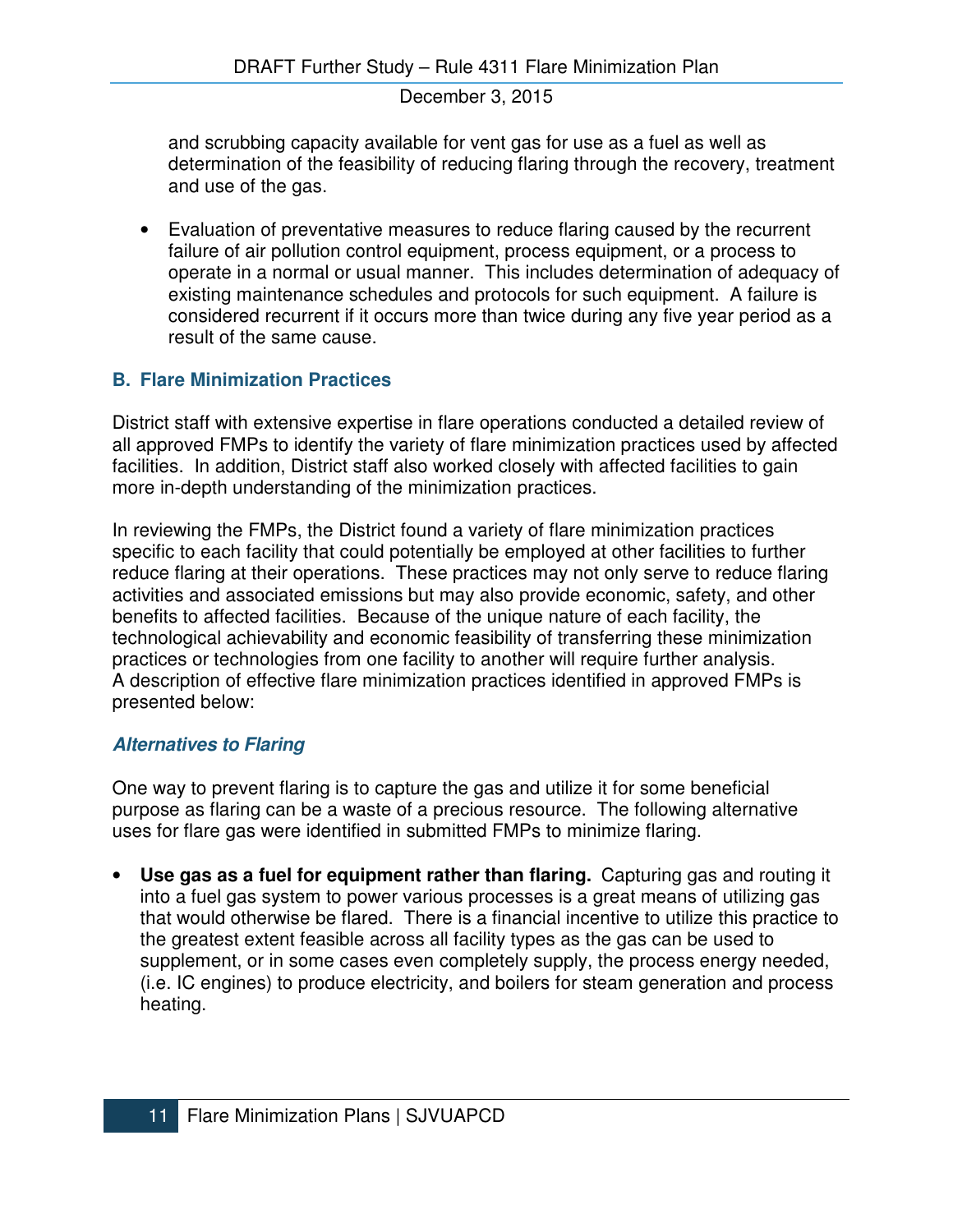There are several barriers with implementing this practice. Some facilities do not have a use for combustion equipment on-site. For those that do have a use for the combustion equipment, it may not be economically feasible to purchase, install and operate such equipment, the multiple stages of treatment equipment to make the gas suitable for use at the facility, and the infrastructure required to connect process streams and utilities to the fuel gas system. Additionally, the installation of extra equipment to handle the waste gas can potentially add more complexity to the maintenance and testing, and can increase the number of potential points of failure.

- **Injection of oil field gas into DOGGR-approved disposal wells**.Reinjection of gas into subsurface geologic formations disposal wells is a potential alternative to flaring. These wells are regulated by the California Department of Conservation, Division of Oil, Gas and Geothermal Resources (DOGGR). However, the permits for these wells can be extremely difficult to obtain from the state, and require significant capital investment to complete the various studies and installation of infrastructure in California. Additionally, the permits place a limit on volume reinjected that if exceeded requires the facility to dispose of gas by other means.
- **Send oilfield gas to a sales gas line**. Gas that is of high enough quality (i.e. high energy content, low sulfur or nitrogen content) can be sold through a sales gas line. There can be many barriers associated with this alternative including proximity to an existing gas line, quantity and quality of gas generated, and the economics of purchasing, installing, and maintaining a new sales gas line and all the associated treatment and transmission equipment and infrastructure.

#### **Maintenance and Testing**

A proactive and preventative maintenance and testing program can greatly reduce flaring by minimizing downtime from equipment failure. Furthermore, testing helps predict potential equipment failure and provides an opportunity to coordinate repair/replacement in a way that reduces flaring. If failures occur unexpectedly, the equipment may need to be taken offline immediately, requiring gas to be routed to flares to prevent an unsafe situation. The following maintenance and testing practices were identified in submitted FMPs to minimize flaring.

• **Implement a preventative maintenance program to predict failure in pipelines and stationary equipment (measure corrosion).** The gas going through pipelines and stationary equipment can be very corrosive. A predictive method such as using x-rays to measure pipe thickness is used to determine when to replace the equipment. This testing is performed on a periodic basis as dictated by the equipment type and the service it is in.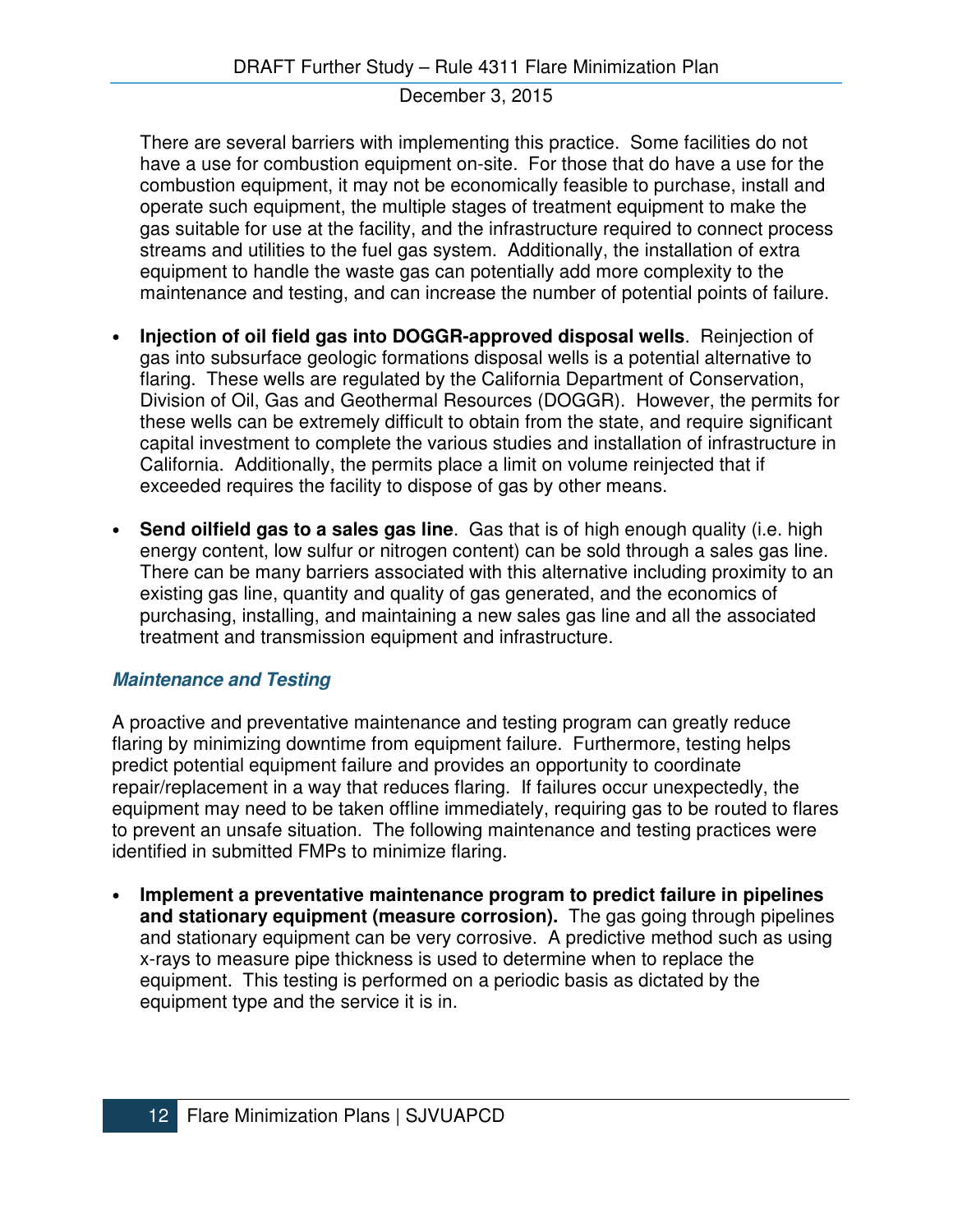- **Install high-pressure alarms on process vessels**. Installation of alarms on process vessels can indicate a high pressure build-up (before pressure relief valves opens and directs gasses to flares) so that operators can intervene before flaring occurs.
- **Inspect pressure relief valves routinely to ensure proper operation**. If a pressure relief valve improperly seats or is otherwise defective, gases will leak and be combusted in the flare. In an attempt to reduce such occurrences, the pressure relief valves can be inspected periodically.
- **Maintain and calibrate flare gas control valves on a routine schedule**. Flare gas lines are typically equipped with control valves to regulate the volume of gas going to flares. Should these valves malfunction, it is possible that excessive gas would be directed to the flare. These valves could be calibrated on a routine schedule.
- **Retain spare parts onsite to minimize system downtime**. Quick and easy access to spare parts reduces equipment downtime and associated flaring. While the economic feasibility of purchasing and maintaining backup equipment will need to be considered on a case-by-case basis for each facility, some facilities maintained the following types of equipment onsite to minimize flaring:
	- o **Compressors**. Compressors are ubiquitous in the gas and petroleum industry and play a critical role in many different stages of oil and gas production, processing/refining, and transmission.
	- o **Sulfur scrubber components/media**. If the sulfur scrubber system is down, the fuel cannot be processed for onsite use and must be flared instead.
	- o **Spare parts for primary combustion equipment (blowers, etc.)**. If the primary combustion equipment is down, the fuel cannot be utilized onsite and must be flared instead.

# **Procedures to Reduce Flaring during Maintenance and Shutdowns**

Another effective flare minimization measure is to optimize and coordinate maintenance activities so that equipment failure and downtime is minimized to the extent feasible. A proactive and preventative maintenance program can greatly reduce downtime and thereby minimize flaring. However, during maintenance and shutdown events, operators can take additional measures to avoid or reduce flaring. The following procedures were identified in submitted FMPs.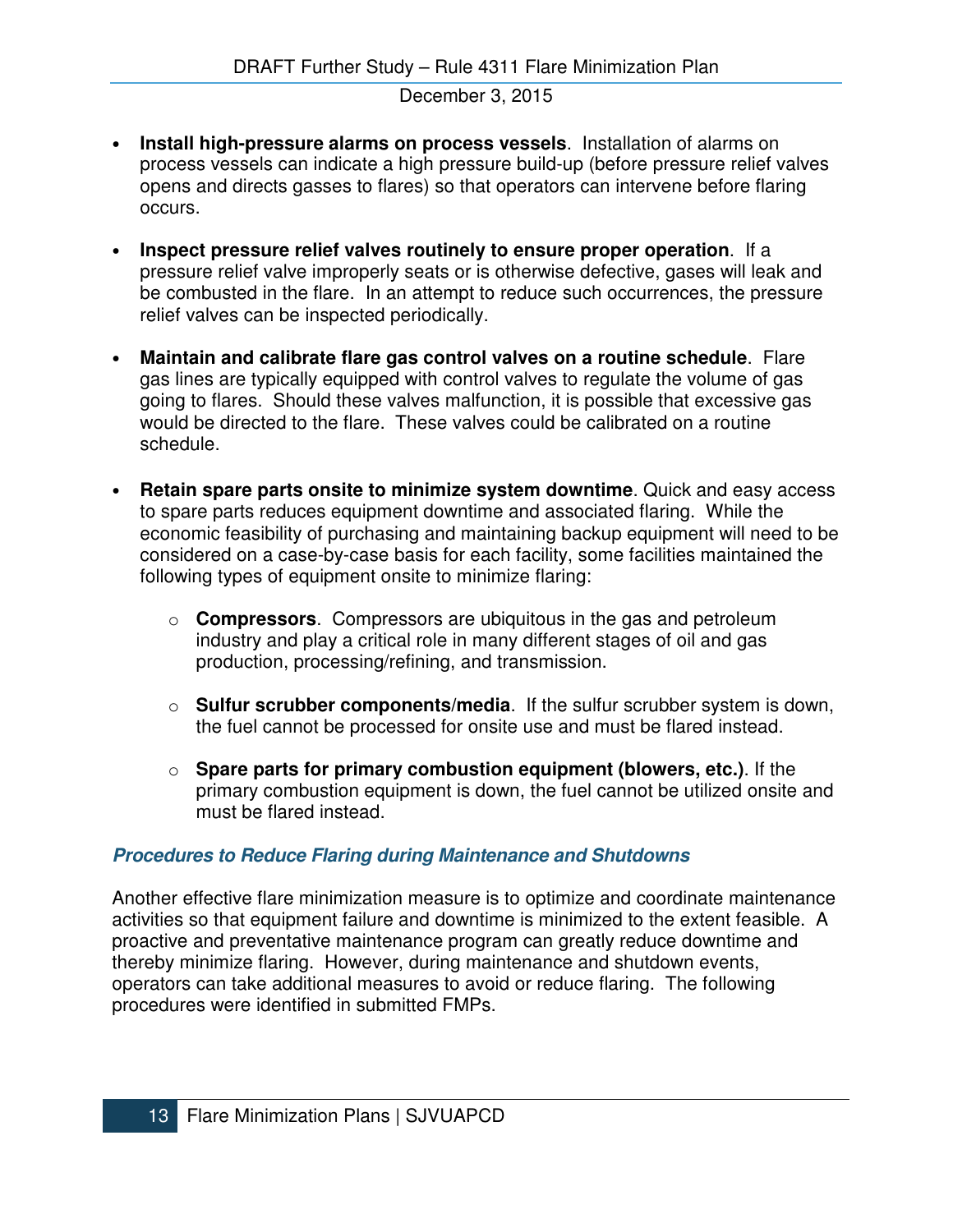- **Perform maintenance on one area without impacting other operations on site.** Designing a facility in a manner that allows maintenance to be performed in one area of a facility without affecting other operations can reduce flaring. This allows the other operations to continue normally without the need to flare excess gas.
- **Curtail oil/gas production during planned shutdown of sales line**. In the event of a planned shutdown of a sales gas pipeline, and/or major maintenance activities, oil/gas production can be curtailed. This could potentially result in lost revenue.
- **Close oil well casing vents during vapor control system maintenance**. Casing gas remains in reservoir instead of being flared, but this can potentially result in reduced oil production rate until vents are opened.
- **Store gas in bladder tank.** For waste water treatment plants, limited amounts of digester gas can be stored in bladder tanks during maintenance, testing, or process upsets and later be routed to combustion devices for beneficial use on-site.
- **Plan maintenance activities during optimal periods.** Scheduling maintenance during periods of minimum capacity needs and/or following planned process unit shutdowns has the potential of minimizing flaring activities.
- **Optimize planned shutdowns for major maintenance.** Most inspection, repair, and minor maintenance work can be performed while a facility is in operation. However, there are times when a facility has to shut down and flare process gas to conduct major maintenance work. The management of a facility shutdown is known as a "turnaround". Scheduled facility shutdowns are expensive and labor intensive due to the loss of production and the expense of the turnaround itself. While turnaround procedures are primarily focused on minimizing downtime, the following specific procedures were identified in submitted FMPs to minimize flaring during plant turnaround.
	- $\circ$  Have extra personnel on site to re-start the plant as quickly as possible
	- o Recycle discharge gas back to compressor inlets until minimum operating pressure is obtained
	- $\circ$  Prior to turnaround, identify critical equipment to be serviced to avoid refinery downtime and associated flaring
	- o Phase equipment and process unit shutdowns to minimize fuel gas imbalances that may result in additional flaring
	- o Identify alternate disposition of process gases to minimize flaring;
	- $\circ$  Identify key process unit operations such as fuel gas systems and sulfur recovery operations that must remain in operation to minimize flaring of sulfur-containing gases
	- o Phase equipment and process unit start-ups to minimize start-up duration and the flaring associated with these transitional operations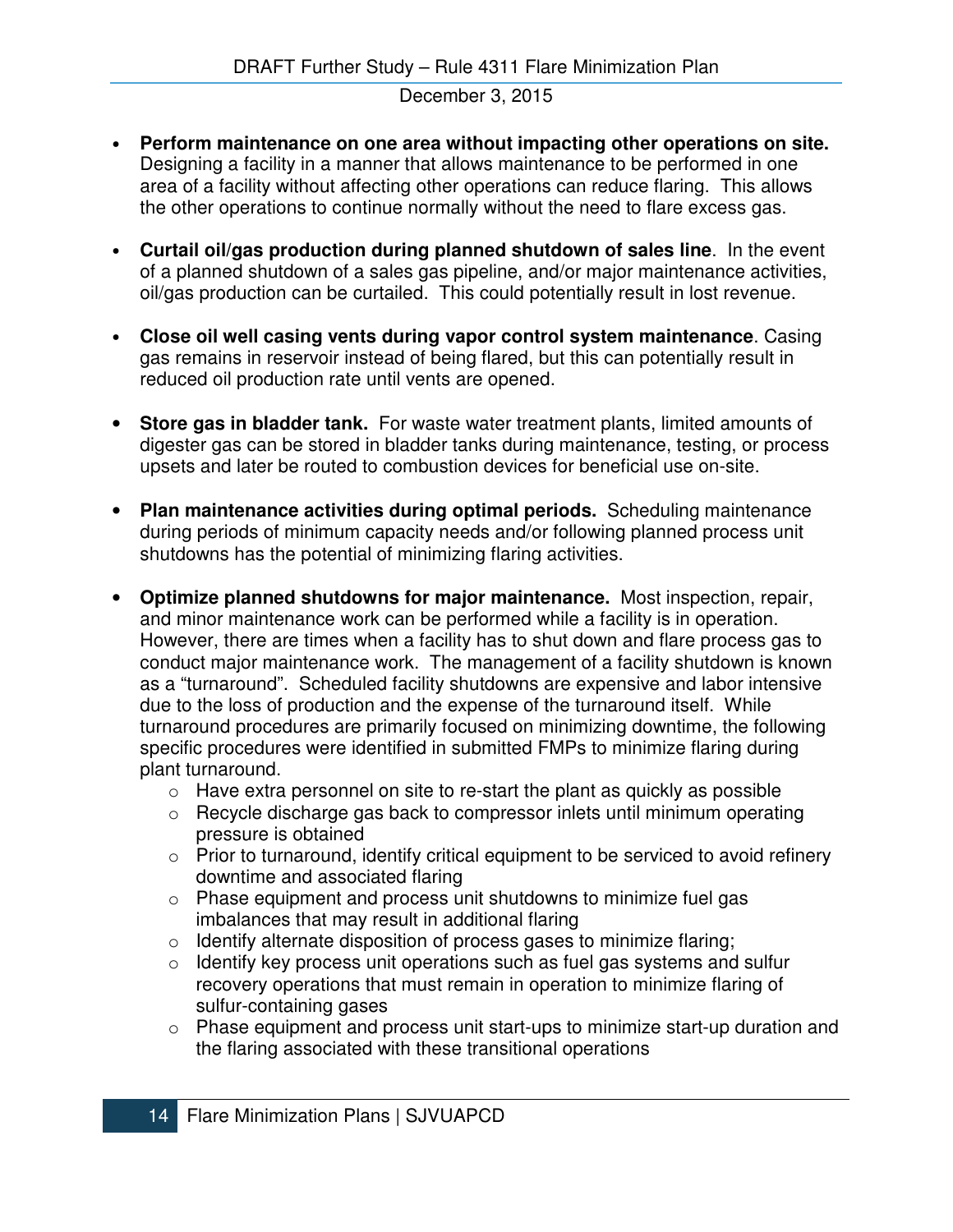# **Redundant Systems**

Even with the most rigorous and proactive maintenance programs in place, there is always the potential for critical equipment failure. Installing redundant systems minimizes the potential of downtime by allowing operators to quickly switch from one system to another in the event of equipment failure or during maintenance. The following redundant systems were identified in FMPs to minimize flaring.

- **Redundant compressors.** Compressors can fail, and as a result the gas may need to be flared. Installation of a redundant secondary compressor can minimize flaring when the primary compressor is down.
- **Redundant gas treatment systems (sulfur scrubber).** This allows gas to continue to be treated and burned in combustion equipment when one unit is not available.
- **Redundant digester gas-fired turbines.** Some wastewater treatment plants have incorporated redundant digester-gas-fired turbines into their system design. The redundant system allows the turbines to be maintained without the need to flare. This has potential to reduce a considerable amount of flaring, as the turbines for these types of operations typically require frequent maintenance. In addition, a redundant system reduces downtime and extends the life of the turbines.

#### **Procedures to Prevent or Mitigate the Effects of Power Outages to Reduce Flaring**

A power outage has the potential to result in flaring as vapors are sent to flares to protect the facility from being over-pressurized. The following specific procedures were identified in submitted FMPs to mitigate the effects of power outages and reduce flaring.

- **Backup generators.** Install emergency IC engine/generators to power equipment during power outages.
- **Power outage alarm.** Send alarms to all operators when power outage occurs to ensure rapid response.
- **Infrared testing.** Implement infrared testing of electrical equipment on a routine basis to identify hot-spots that could result in a power outage.
- **Avian guards.** Install avian guarding in substations to deter birds from contacting energized equipment.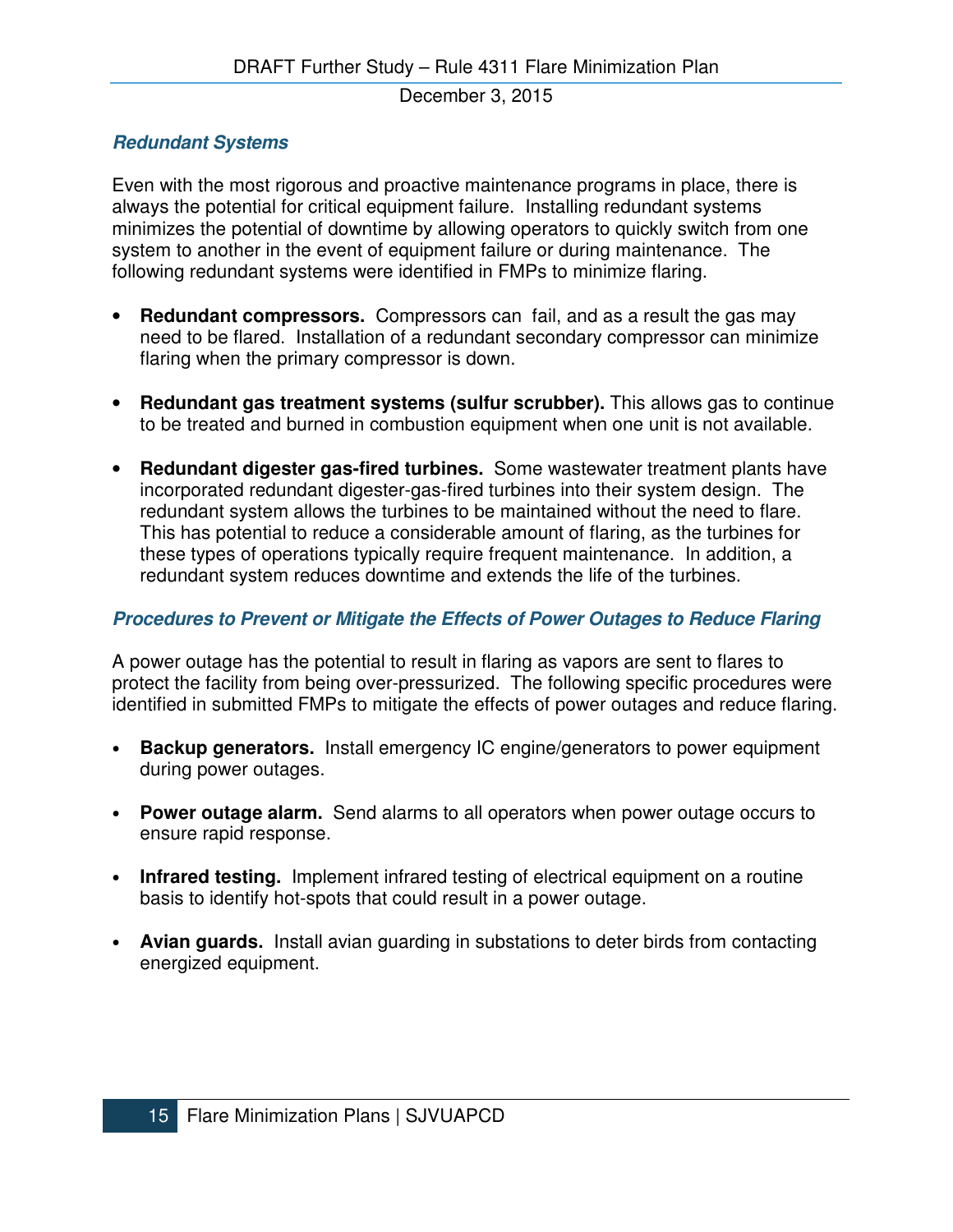# **VI. FLARE CONTROL TECHNOLOGY EVALUATION**

As a component of this further study, the District evaluated the feasibility of new ultra low NOx flare emission control technologies. While the modernization of flare technology will not reduce the frequency or volume of flaring activities, it can reduce the emissions from such activities, thereby accomplishing the same end goal.

The District has identified a new class of VOC destruction devices that are similar to enclosed flares but operate with mixing controls and are being put into practice in the petroleum industry as control devices. These devices offer ultra low NOx emissions of approximately 0.02 lb NOx/MMBtu (compared to existing District Rule 4311 requirement of 0.068 lb NOx/MMBtu). These devices may not considered flares by the Rule 4311 definition, but are an alternative method for VOC control. One Permit to Operate and at least eight Authority to Construct permits have been issued to facilities in the Valley for these new devices.

These new devices may not be a viable replacement for some emergency flares, particularly those with high intermittent gas volume capacity requirements. These devices appear suitable for use at sites with more predictable gas disposal needs. To further evaluate opportunities for emission reductions from flaring, the District will perform an exhaustive evaluation of NOx emission reduction control technologies in its upcoming 2016 ozone and PM2.5 attainment plans and propose potential rule amendments requiring the use of these technologies where technologically achievable and economically feasible.

# **VII. FURTHER STUDY FINDINGS AND RECOMMENDATIONS**

As a result of this comprehensive study the District offers the following findings and recommendations:

- **1. The District identified minimization practices currently performed at facilities that have the potential to be applied to other facilities.** 
	- a. **The District recommends conducting a thorough evaluation of the most effective flare minimization practices included in approved FMPs and requiring the implementation of these practices where technologically achievable and economically feasible**. Even though operators of flares in the Valley have already taken extensive measures to reduce flaring, through this study the District has identified effective minimization practices currently performed at some facilities that could be employed at other facilities to further reduce flaring. To further evaluate opportunities for emission reductions from flaring, the District will perform an exhaustive evaluation of these flare minimization practices in its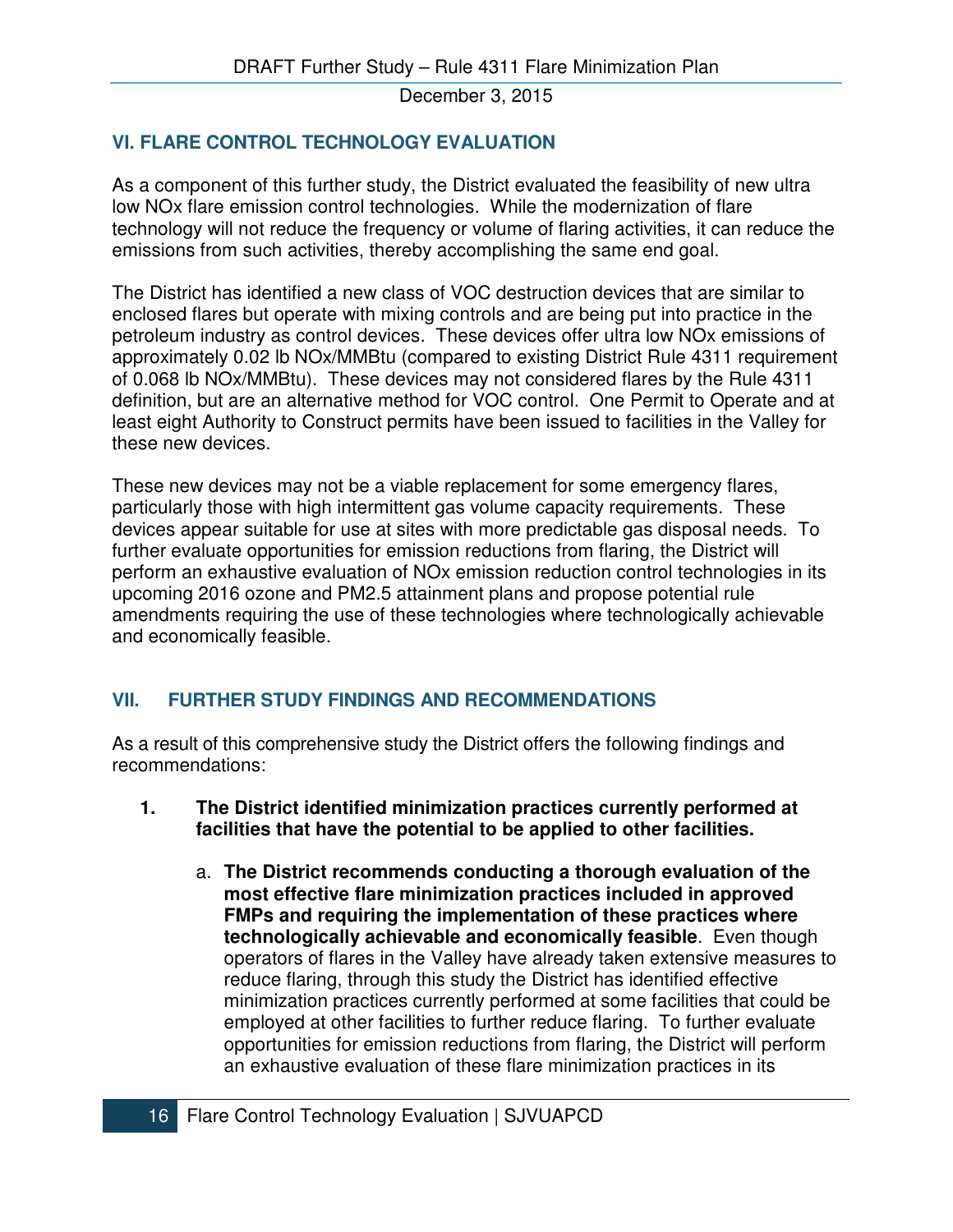upcoming 2016 ozone and PM2.5 attainment plans and propose potential rule amendments requiring the use of these practices where technologically achievable and economically feasible.

- b. **The District recommends exploring options to further promote the implementation of the most effective flare minimization practices during the FMP submittal and review process.** Under Rule 4311, FMPs are required to be submitted and approved for existing, new, and modified flaring systems. For existing systems, an updated FMP is required to be submitted and approved every five years. Working with operators to identify potential flare minimization practices during the FMP review process provides operators the opportunity to incorporate feasible flare minimization practices when new and modified systems are proposed and during the ongoing review of FMPs.
- **2. Ultra low NOx technologies with the potential to further reduce emissions from flaring have recently become available. The District recommends conducting a thorough evaluation of new ultra low NOx control technologies for flaring and requiring the implementation of these technologies where technologically achievable and economically feasible.**  Through this further study, the District has identified new low NOx control technologies that may serve as suitable options for further reducing NOx emissions from flaring in the San Joaquin Valley. To further evaluate opportunities for emission reductions from flaring, the District will perform an exhaustive evaluation of NOx emission reduction control technologies in its upcoming 2016 ozone and PM2.5 attainment plans and propose potential rule amendments requiring the use of these technologies where technologically achievable and economically feasible.